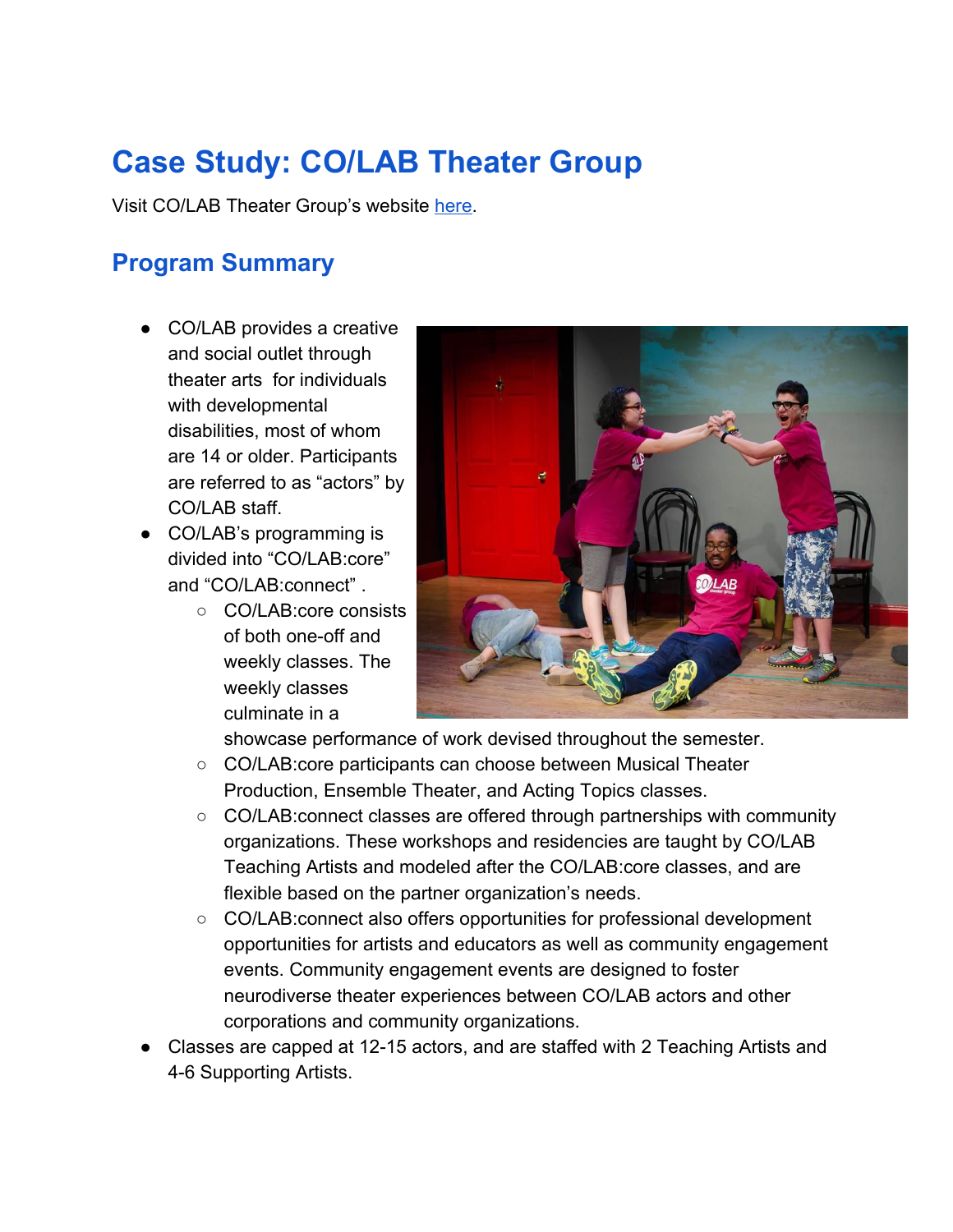- Teaching Artists are paid to facilitate CO/LAB:core and CO/LAB:connect classes.
- Supporting Artists (SAs) are volunteers who assist Teaching Artists in the classroom by participating alongside CO/LAB's actors and providing extra support where needed. CO/LAB provides training and professional development for SAs.
- SAs can be "rotating" or "consistent." Rotating SAs volunteer for a minimum of two classes per semester; consistent SAs volunteer at least once a week, and work with the same class each week.
- CO/LAB:core classes are free for participants but the organization takes a deposit at the beginning of each semester to ensure consistent attendance. The deposit is returned in full at the end of the semester if the actor has not violated the attendance policy.
- CO/LAB piloted a leadership initiative in Summer 2017 for experienced actors to receive training and take on Supporting Artist roles in CO/LAB:connect classes and camp counselor roles at CO/LAB's summer partnership with Bluelaces Theater Company, Camp BlueLAB.

# **Program Profile**

CO/LAB (Creative Opportunities without Limits and Boundaries) Theater Group was founded in 2011 with just one class of 13 actors. The organization was initially jumpstarted on a grant, and has since grown to offer between four and six CO/LAB:core classes per semester, in addition to several CO/LAB:connect classes that take place off-site.

### **CO/LAB:core**

CO/LAB classes are mostly offered to individuals ages 14 and over with developmental disabilities. In addition, CO/LAB recently started offering occasional classes for younger participantes ages 9-13. All CO/LAB:core classes are closed to family members and other outside observers, so individuals attend on their own, unless they require one-on-one attention beyond CO/LAB's capacity. Each class is staffed by two Teaching Artists and between four and six Supporting Artists, creating a 2:1 actor to support ratio.Teaching Artists are paid by CO/LAB, and Supporting Artists are neurotypical adult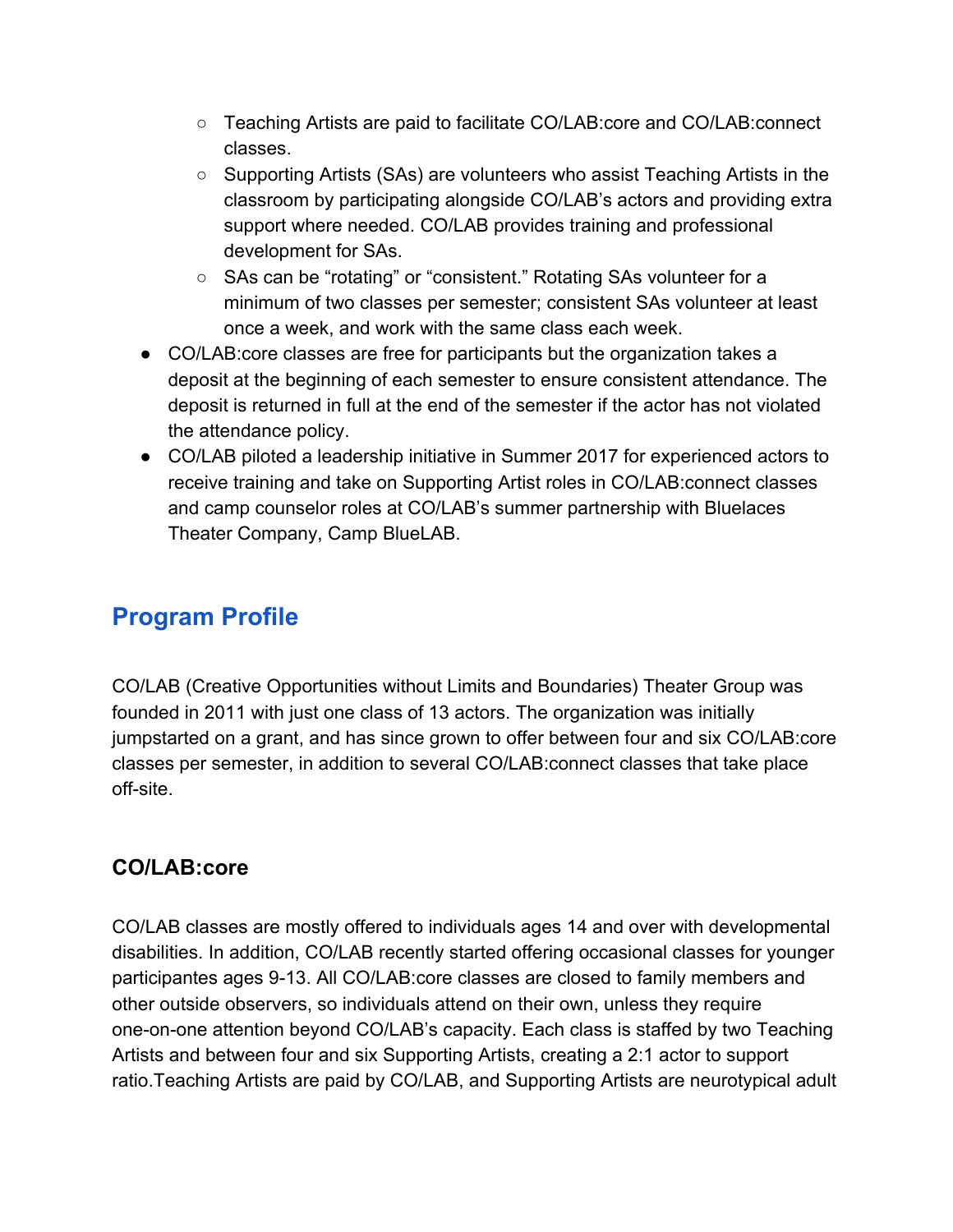volunteers. To begin volunteering with CO/LAB, Supporting Artists must attend a professional development training session led by CO/LAB staff that prepares them to work with adults with developmental disabilities. For their first semester, Supporting Artists can rotate among different class selections and must participate in at least two classes. After their first semester as a Rotating Supporting Artist, volunteers can become Consistent Supporting Artists by attending the same class every week, and performing in the showcase with the actors at the end of the semester. Supporting Artists and Teaching Artists are offered regular professional development sessions. In addition, CO/LAB brings on an arts education consultant and disability professional consultant to ensure that the organization is keeping current with best practices in both spheres.

CO/LAB refers to their participants as actors rather than students. In the same vein, all CO/LAB:core classes take place in professional rehearsal studios in Midtown Manhattan or Brooklyn. Actors are expected to adhere to the CO/LAB Pact, which is posted in every core and connect class. It reads, "1. Respect, 2. Listen, 3. Keep space 4. All are welcome."

Each class begins with a 10 minute long dance party. Teaching and Supporting Artists select songs and take requests from actors, and everyone is encouraged to talk to someone new during dance party. Following dance party, Teaching Artists lead physical and vocal warm ups; these change based on what the goals of that individual class are and can help to focus or energize the ensemble. After warm ups, each class takes a different form. Early in the semester, activities focus on developing ideas for scenes, and focusing these ideas on conflict and resolution, character, and environment. Each session wraps up with a group reflection on that day's goal; for example, if the goal was to focus on being a leader, the ensemble will reflect on how well they think they embodied that goal throughout class. Finally, the ensemble performs CO/LAB's closing ritual together, which is the same in every class. Actors are supported based on individual needs so that they can achieve what success looks like for them and their abilities. The Teaching Artists take care to know each actor and develop ways to support them so that actors of all abilities are welcome.

All CO/LAB:core classes are free of charge, except for a \$100 attendance deposit that core class participants get back at the end of the semester if they adhere to the attendance policy. Actors are required to attend every class; if they miss more than three classes per semester, they cannot participate in the showcase at the end of the semester. If an actor is going to be absent from class, they or their caregiver must let the CO/LAB staff know at least one hour in advance of class. If an actor is late or absent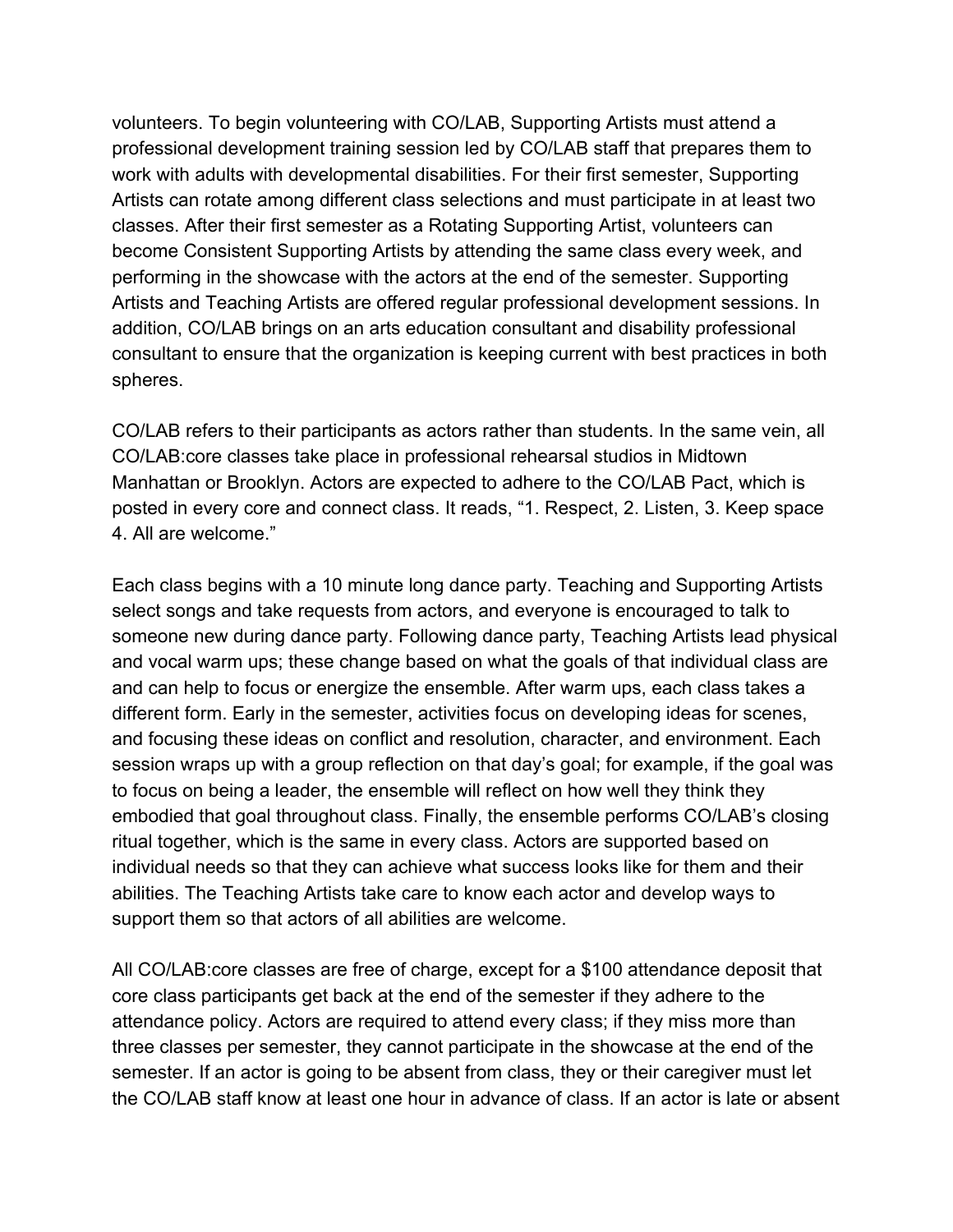from class without prior notice, \$10 is deducted from their deposit. This policy was implemented to give participants an incentive to attend class regularly and on-time; after several semesters of free programming, the CO/LAB staff determined that a financial incentive to follow the attendance policy helped actors and their caregivers take class attendance requirements seriously. This also holds actors to a professional standard and teaches important life skills such as commitment to a group and accountability.

#### **CO/LAB:connect**

CO/LAB:connect classes can be broken down into three areas: workshops and residencies at Day Habilitation facilities, schools, or other community centers; community engagement days with larger groups such as corporations or other volunteer organizations that allow employees to spend a day with CO/LAB's actors to gain exposure to a neurodiverse community; and professional development for other arts and disability organizations. The structure of most connect workshops and residencies



is very similar to that of core classes; the professional development connect classes are similar in nature to CO/LAB's training sessions for their Supporting Artists. CO/LAB:connect is a fee-based program and provides a revenue source for CO/LAB.

For most connect classes, CO/LAB goes in with a pre-existing lesson plan that looks like a standalone core lesson plan. Teaching Artists occasionally develop unique lesson plans

specifically for a connect partnership, for a small additional charge. These lessons can incorporate the partnering organization's goals for their participants; if an organization is looking to emphasize conflict resolution, CO/LAB designs a lesson plan that tackles that topic through theater activities. As an example, CO/LAB led a workshop for Lincoln Center for the Performing Arts as part of their Passport Program at the New York Library for the Performing Arts (pictured on the left) based upon the library's Musical Theater exhibit to engage individuals with disabilities with the exhibit in a unique, sensory friendly way.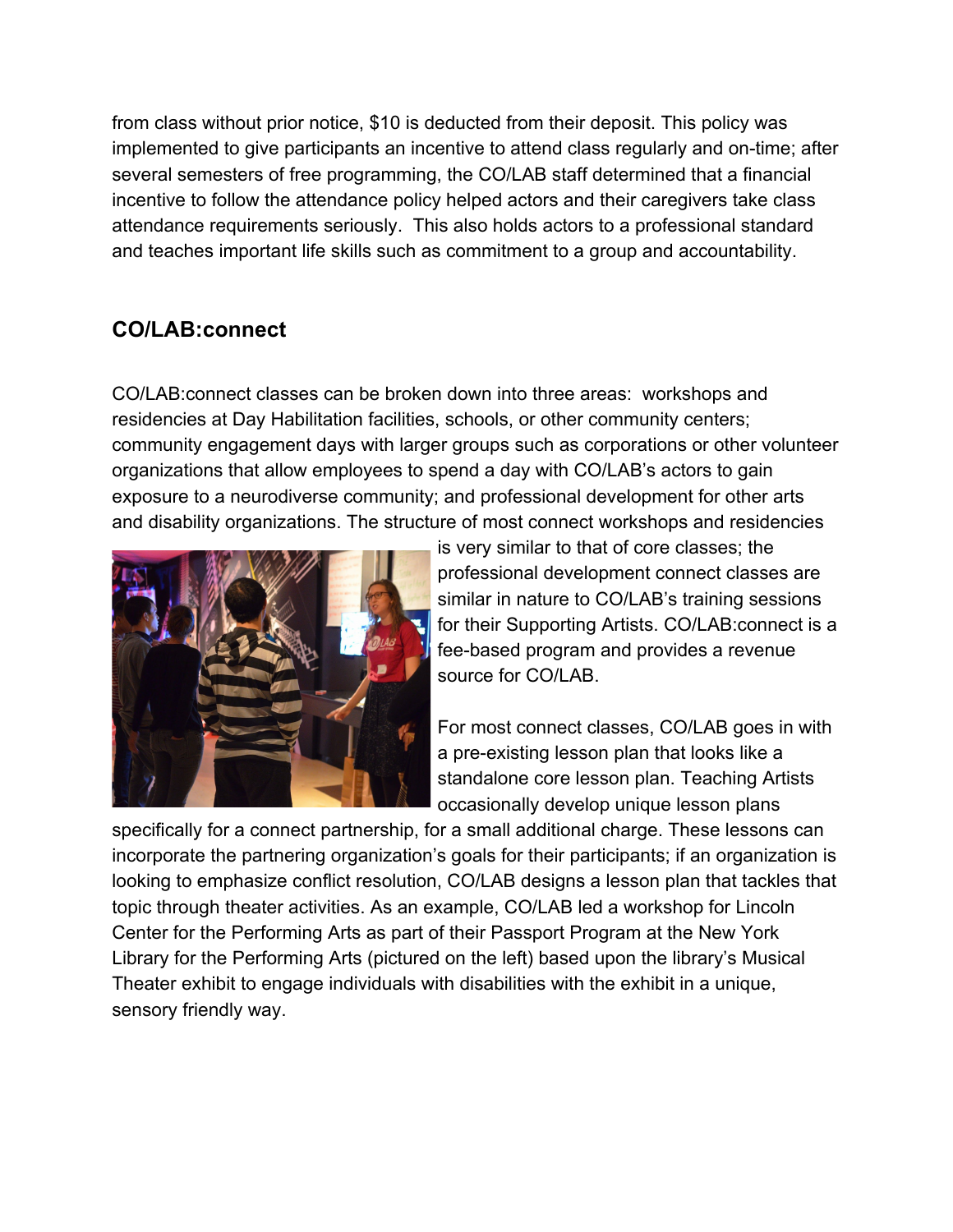#### **Leadership Initiative**

CO/LAB began a leadership initiative for its participants in Summer 2017. This initiative offers opportunities for experienced CO/LAB actors to receive training and take on Supporting Artist roles in CO/LAB:connect classes and camp counselor roles at CO/LAB's summer partnership with Bluelaces Theater Company, Camp BlueLAB. Camp BlueLAB is a summer camp co-led by CO/LAB and Bluelaces for campers ages 9-13 with developmental disabilities; for more information about Camp BlueLAB, click [here](http://www.colabtheatergroup.com/bluelab/).

CO/LAB staff put together a set of criteria actors need to participate in leadership training: they must have two or more years of experience at CO/LAB, be over the age of 21, have a positive attitude, take initiative, and be on time and reliable. The staff then identified twelve actors who met this criteria, and reached out to them via email with a personal invitation to apply for the leadership initiative, with plans to accept two counselors for Camp BlueLAB and as many Supporting Artists as were interested for CO/LAB:connect classes. Additionally, staff sent an email to all CO/LAB participants to inform them of the leadership initiative and invite them to express interest so that CO/LAB staff can work with them towards the goal of being qualified for the leadership initiative in the future.

Actors who were invited to apply for the leadership initiative had to fill out a form with their availability for trainings and classes, along with a personal statement for those interested in working as a counselor at Camp Blue/LAB. Because counselors would be working with younger campers, they were asked to detail in why they would be a good leader and whether they had experience with younger children. Personal statements could be submitted in writing or as a video.

Leadership training took part in three sections, and were structured similarly to the one-day training that new Supporting Artists receive. The leadership training placed emphasis more on learning by doing, by going through a sample CO/LAB class lesson plan and debriefing after each activity to understand useful strategies in the classroom. CO/LAB staff exhibited certain behaviors that class participants might engage in during an activity or game that might be part of a typical lesson plan, and actors in the roles of Supporting Artists practiced strategies like offering a break or using an item from the sensory toolbox based on the scenario. They then had a chance to discuss what other options were available to them in that situation and ask questions. The first of CO/LAB's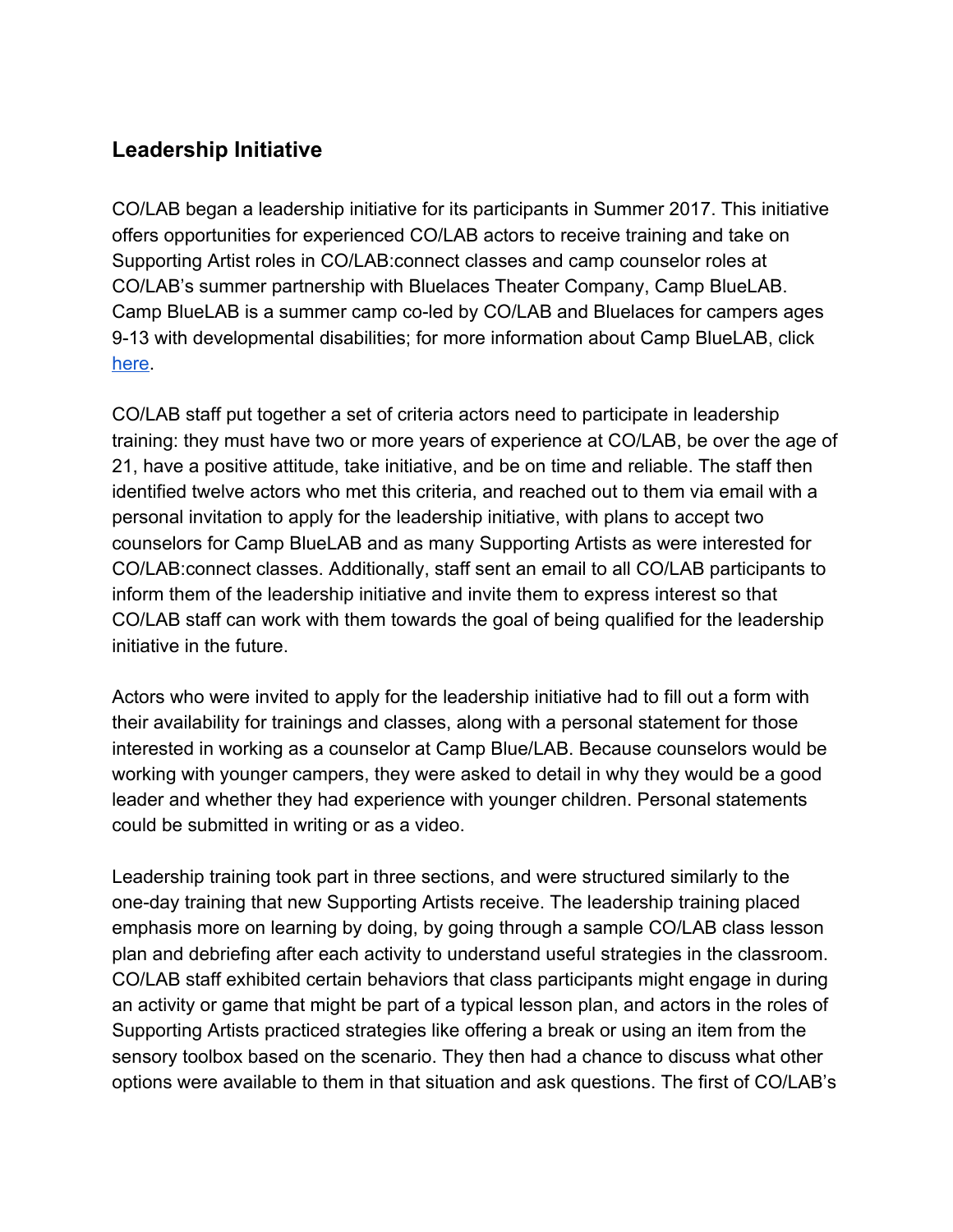three leadership training lesson plans, along with their counselor handbook that outlines expectations for Camp Blue/LAB counselors, can be found in the "Additional Resources" section of this case study.

Following Camp Blue/LAB, counselors had the opportunity to meet in person with CO/LAB program staff to debrief about the experience. Other actors in non-camp leadership roles serving as Supporting Artists for CO/LAB:connect classes receive a mid-semester and end-of-semester follow up with program staff to evaluate their performance.

# **Highlighting Best Practices**

#### **Establish a routine, then build on it.**

CO/LAB's classes always begin with a dance party, followed by warm ups, and always end with a reflection and closing ritual. These touchstones give participants a sense of what to expect each class, and allow for them to build skills as theatrical concepts are scaffolded into the warm up routine. While dance party at the beginning of a semester might involve less direction from Teaching Artists, by the end of a semester, participants are encouraged to talk to new people and make bigger physical choices during dance party. The dance party also supports actors during the transition into class, providing time to acclimate to the space.

### **Find ways to rotate social groups so that participants have the opportunity to engage with new people.**

As CO/LAB's programs become more established, the program managers noticed many actors returning semester after semester. Because one of CO/LAB's major goals is to provide a social outlet for their actors, they reserve a few spots in each class for new participants, so that there is a consistent opportunity for actors to interact and collaborate with new people.

*"...we've started this semester holding 4 spots in each class for new participants so that we're deliberately bringing new people in every single semester. Obviously if they don't get filled, we'll re-release them to our current pool, but in the name of trying to diversify and keep our program a social outlet for people, we think that it's important for participants to meet new people. We are interested in diversifying our actors' experiences."*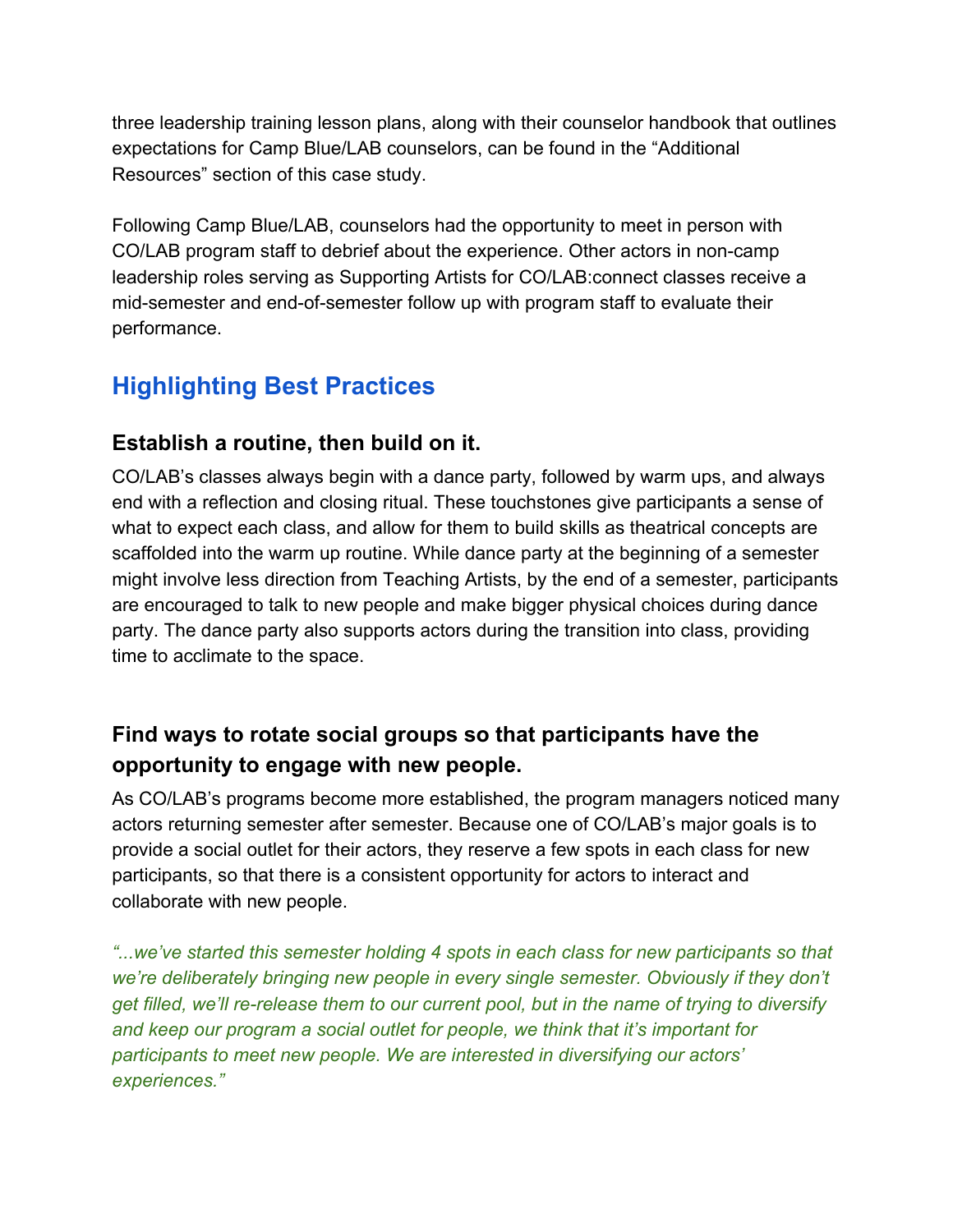-Becky Leifman, Co-Founder, Executive Director, and Teaching Artist at CO/LAB Theater Group

#### **For a free program, find an alternative way to encourage regular attendance.**

The \$100 attendance deposit from each actor described above creates an atmosphere of professionalism and accountability around attendance. Actors often work in groups and showing up is extremely important, a life skill that actors must learn. The emphasis placed on attendance through the deposit places value on this important element of the program.

*"The biggest challenge that we came up with, in speaking to some of our partners… is that when you have a free program, it is so hard to get people to commit to it. I think when you're building a show, which is the nature of our consistent weekly classes, the idea of being held accountable is really important to the ensemble and to each individual. We need them there. And so we wanted to figure out a pay structure that would keep them in the classroom and hold them accountable in some way, without prohibiting access… We do have other programs where you can drop in and drop out, but this is really about being part of an ensemble, being part of a community, and building something together. So if someone just wants to try it out, we have other programs, but this really is for someone who wants that consistent weekly program."* -Arielle Lever, Co-Founder, Director of Programming, and Teaching Artist at CO/LAB Theater Group

### **Teach skills-based lessons in a way that allows students to really practice the task you're teaching them.**

Because all of CO/LAB's work is based in theater, they are well-positioned to practice social and emotional skills through role play and improvisation exercises. When a CO/LAB:connect partner is interested in bringing skills-based learning into a workshop, CO/LAB Teaching Artists develop lesson plans that allow for embodiment of different scenarios and creative thinking in the moment.

*"A lot of times [partners, like schools or day habilitation programs] want to learn a skill in a creative way. For example, we'll do conflict and compromising with others in the lesson plan, and the whole thing is about conflict resolution, but it's all through theater games… The big thing about CO/LAB is that you're not learning by watching a video,*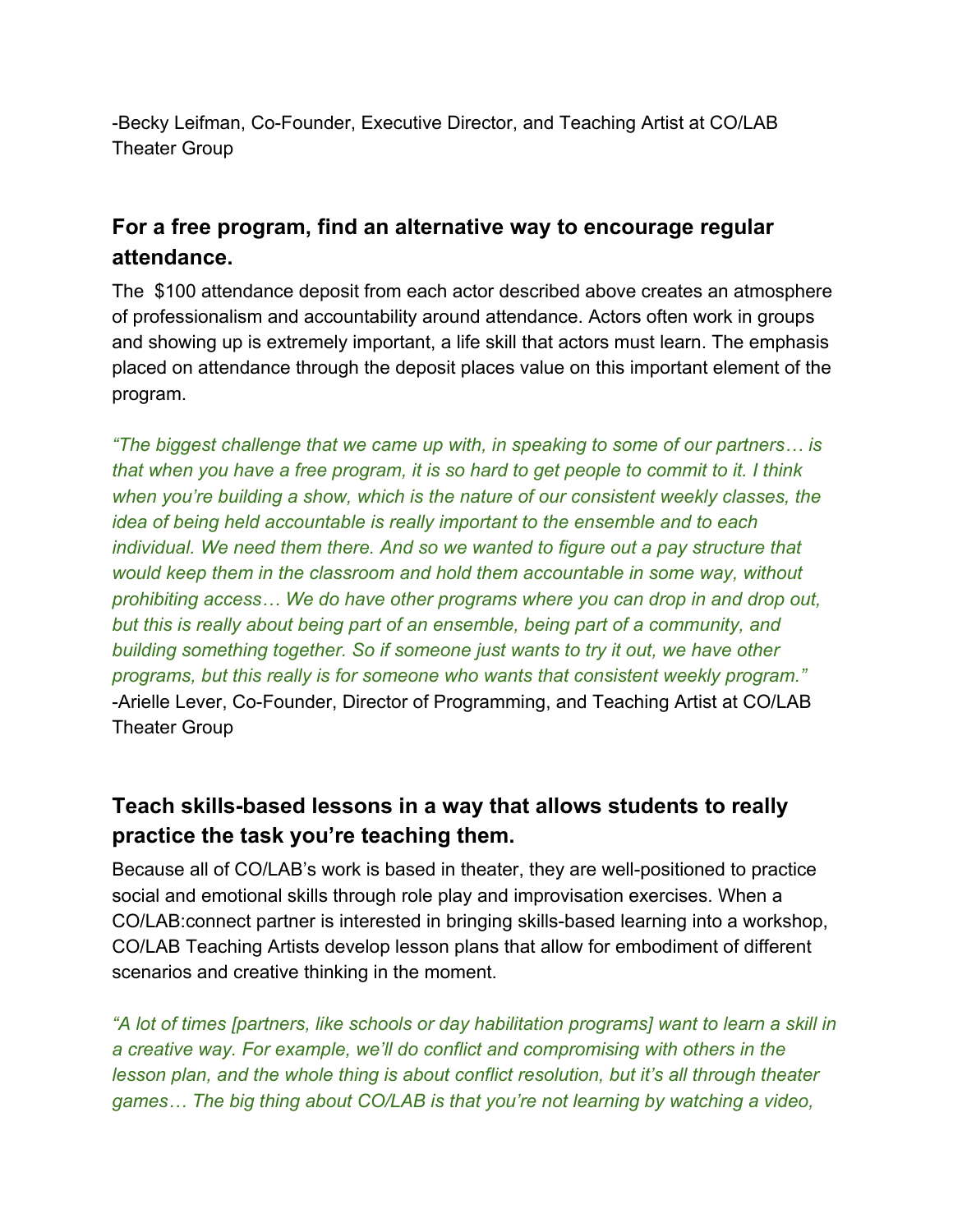#### *you're up on your feet doing it, so a lot of those things are learned in a way that's very different than they do during their day."*

-Arielle Lever, Co-Founder, Director of Programming, and Teaching Artist at CO/LAB Theater Group

## **Establish a process for consistent, high quality professional development for staff.**

CO/LAB provides multiple opportunities for professional development for staff to improve practice and best serve and support their actors. Each year they hire an arts education consultant to observe and give feedback to teaching artists and leadership. They also hire disability consultant to help inform their work. Teaching Artists meet regularly and are provided workshops from CO/LAB leadership as well as outside facilitators. Supporting artists also receive professional development. Teaching artists and supporting artists meet prior to each class as a teaching team to review actor needs, what would best support individual actors, and how to support actors in small groups.

#### *"...the professional developments span both artistic PDs and disability*

*knowledge/awareness/best practices. We're trying to make those balanced, because obviously where we come from is artistry, and so a lot of our past four years have us asking the question, 'How can we make sure we know exactly what we're doing to support our actors and be knowledgeable?' And now I think it's our job to continue to make sure that the artistry is really high while keeping up with the ever-changing disability industry and practices."*

-Arielle Lever, Co-Founder, Director of Programming, and Teaching Artist at CO/LAB Theater Group

### **Treat participants as adults and allow them experiences that are age appropriate.**

CO/LAB places a high emphasis on treating their actors as adults. While the content may be adjusted for differing cognitive levels, they are always approached as a class of adults. The participants are called actors as opposed to students, the classes are held in professional rehearsal spaces, and the actors are often co-performers with their neurotypical peers (supporting artists). CO/LAB's leadership initiative offers a chance for experienced CO/LAB actors to serve as supporting artists during CO/LAB connect classes and CO/LAB's summer camp partnership with Bluelaces Theater Company.